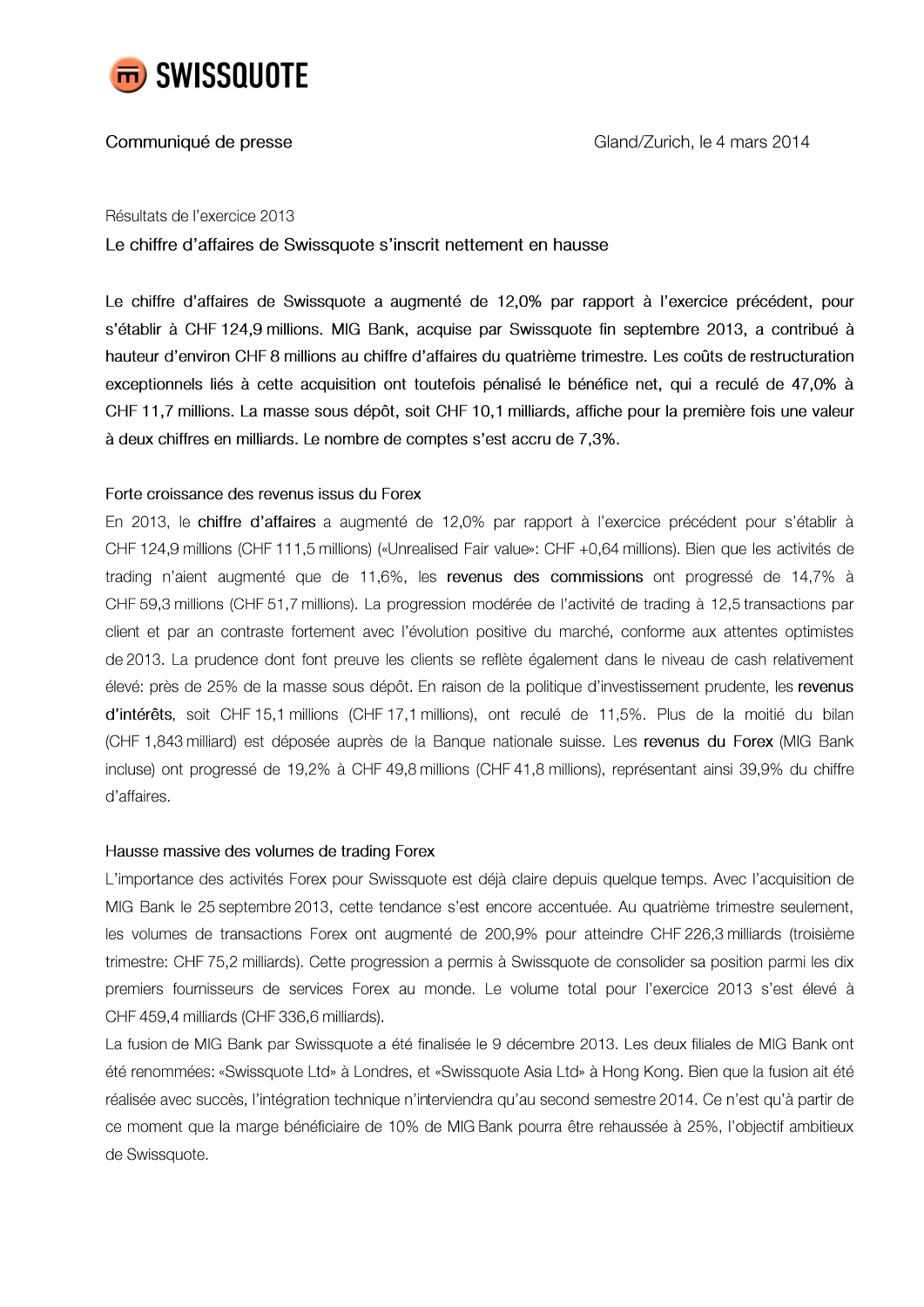

#### Les coûts d'acquisition exceptionnels ont affecté le bénéfice net

Dans le cadre de ses activités ordinaires, Swissquote a enregistré une progression du bénéfice avant impôts de 8,8% au cours de l'exercice 2013. Ce résultat d'exploitation favorable a toutefois été affecté par des coûts et des provisions de nature exceptionnelle, conduisant à un recul du bénéfice net de 47,0%. La plus grande partie des charges exceptionnelles, soit CHF 12,8 millions, est liée à l'acquisition de MIG Bank.

Les charges d'exploitation en 2013, soit CHF 95,8 millions (CHF 84,7 millions), ont augmenté de 13,0% par rapport à l'exercice précédent. Cette augmentation est majoritairement imputable aux coûts liés à l'intégration et aux effectifs supplémentaires. Swissquote emploie actuellement (MIG Bank incluse) 507 collaborateurs, répartis entre le siège social à Gland et les cinq filiales. Le bénéfice avant impôts s'est établi à CHF 29,1 millions (CHF 26,7 millions), et le bénéfice net, affecté par les coûts exceptionnels, a atteint CHF 11,7 millions (CHF 22,0 millions). La marge bénéficiaire brute s'est établie à 23,3% (24,0%) et la marge bénéficiaire nette à 9,3% (19,7%). Le bénéfice par action s'élevait à CHF 0,82 (CHF 1,52). Bien que le rachat de MIG Bank ait été intégralement financé au moyen de fonds propres, l'influence sur ces derniers et sur le ratio Bâle III (CET1) est restée assez minime: les fonds propres ont progressé de 2,2% à CHF 247,9 millions (CHF 242,6 millions); le ratio Bâle III (CET 1) a atteint 20,6% (23,0%).

## Nouvelle augmentation de la masse sous dépôt et du nombre de clients

Au cours de l'exercice 2013, le nombre de clients a continué d'augmenter. Le nombre total des comptes clients a progressé de 7,3% par rapport à l'exercice précédent pour atteindre 216'357 (201'582). Ces comptes se répartissent de la façon suivante: 163'486 comptes de trading (+2,2%), 31'051 comptes d'épargne (+3,5%) ainsi que 936 comptes ePrivate Banking (+21,9%). Les 9'600 clients MIG sont déjà inclus dans les 20'884 comptes eForex (+92,1%). Par rapport à l'exercice précédent, la masse sous dépôt a augmenté de 17,5% pour atteindre CHF 10,083 milliards (CHF 8,581 milliards). Au 31 décembre 2013, les avoirs des comptes de trading s'élevaient à CHF 9,111 milliards, des comptes d'épargne à CHF 704,9 millions et des comptes ePrivate Banking à CHF 33,9 millions. Concernant les comptes eForex (clients MIG inclus), la masse sous dépôt a atteint CHF 232,6 millions. L'augmentation de la valeur des dépôts et l'afflux de nouveaux capitaux ont contribué à parts égales à l'accroissement de la masse sous dépôt. L'afflux de nouveaux capitaux, soit CHF 765,2 millions (CHF 838,0 millions), a accusé une baisse de 8,7% par rapport à l'exercice précédent. Au quatrième trimestre, cet afflux a cependant plus que doublé par rapport au trimestre précédent.

## Développement des activités Forex à l'étranger

Swissquote souhaite renforcer sa stratégie de développement des activités Forex à l'étranger, notamment par le biais des sites à Londres, Dubaï et Hong Kong. Concernant la filiale de Malte, une licence de catégorie 4 a été demandée afin de pouvoir, à l'avenir, agir en qualité de banque dépositaire pour les fonds européens.

#### Optimisme mesuré pour 2014

Swissquote fait globalement preuve d'optimisme en ce qui concerne la conjoncture en 2014. Une croissance de 20% du chiffre d'affaires est ainsi escomptée. Swissquote vise un afflux de nouveaux capitaux de l'ordre de CHF 1 milliard et l'objectif en termes d'activités Forex est fixé à CHF 1'000 milliards. Sur le segment ePrivate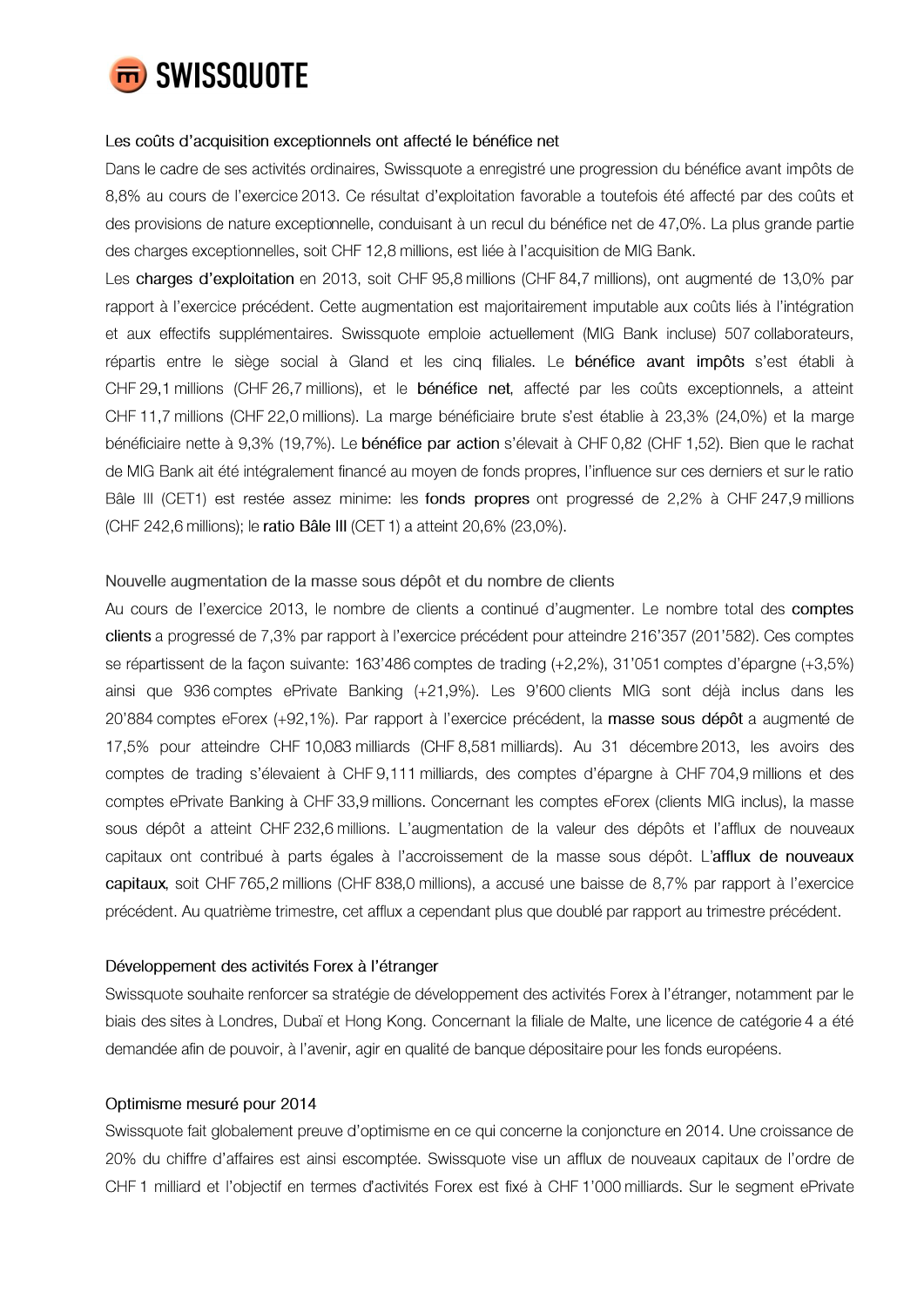

Banking, la masse sous dépôt devrait atteindre CHF 100 millions, tandis que les revenus devraient franchir la barre du million.

## Changement de fréquence d'établissement des rapports

A partir de 2014, Swissquote ne fournira plus de rapports trimestriels sur la marche des affaires, mais se concentrera sur les rapports semestriels et annuels. L'expérience a montré que les analystes, les médias et les actionnaires nourrissaient peu d'intérêt pour les résultats trimestriels lorsqu'aucun événement particulier n'était intervenu. Swissquote a par conséquent décidé de renoncer à cette pratique onéreuse. Bien entendu, Swissquote continuera de communiquer en temps utile des informations concernant les évolutions et changements particuliers.

## Distribution du bénéfice aux actionnaires

Le Conseil d'administration propose à l'assemblée générale de Swissquote Group Holding SA du 7 mai 2014 un dividende inchangé de CHF 0,60 par action.

## Le rapport financier complet de l'exercice 2013 est disponible à l'adresse suivante:

http://www.swissquote.ch - LA SOCIETE / Information aux investisseurs / Rapports

## Swissquote - The Swiss Leader in Online Banking

En tant que fournisseur principal de services financiers en ligne, Swissquote propose des solutions et des outils d'analyse innovants adaptés aux différents besoins et attentes de ses clients. Sur sa plateforme conviviale, la société propose diverses possibilités de trading en ligne, des solutions d'eForex, d'ePrivate Banking, d'eHypothèques et des comptes d'épargne flexibles. En plus d'offrir à sa clientèle privée des services à des tarifs avantageux, Swissquote offre également des prestations spécifiques aux gestionnaires de fortune indépendants et à sa clientèle d'entreprises. Swissquote (SQN) est cotée à la SIX Swiss Exchange et possède une licence bancaire. Elle est soumise à la supervision de l'Autorité fédérale de surveillance des marchés financiers (FINMA) et est membre de l'Association suisse des banquiers.

## Pour plus d'informations

Marc Bürki, CEO Swissquote Bank SA, Chemin de la Crétaux 33, CH-1196 Gland Téléphone +41 22 999 98 50, mobile +41 79 413 41 45, marc.burki@swissquote.ch

Nadja Keller, Assistant to CEO Téléphone +41 44 825 88 01, nadja.keller@swissquote.ch

## Agenda 2014

| 07.05.2014 | Assemblée générale à Zurich                                               |
|------------|---------------------------------------------------------------------------|
| 22.07.2014 | Résultats du premier semestre 2014 (présentation à la SIX Swiss Exchange) |